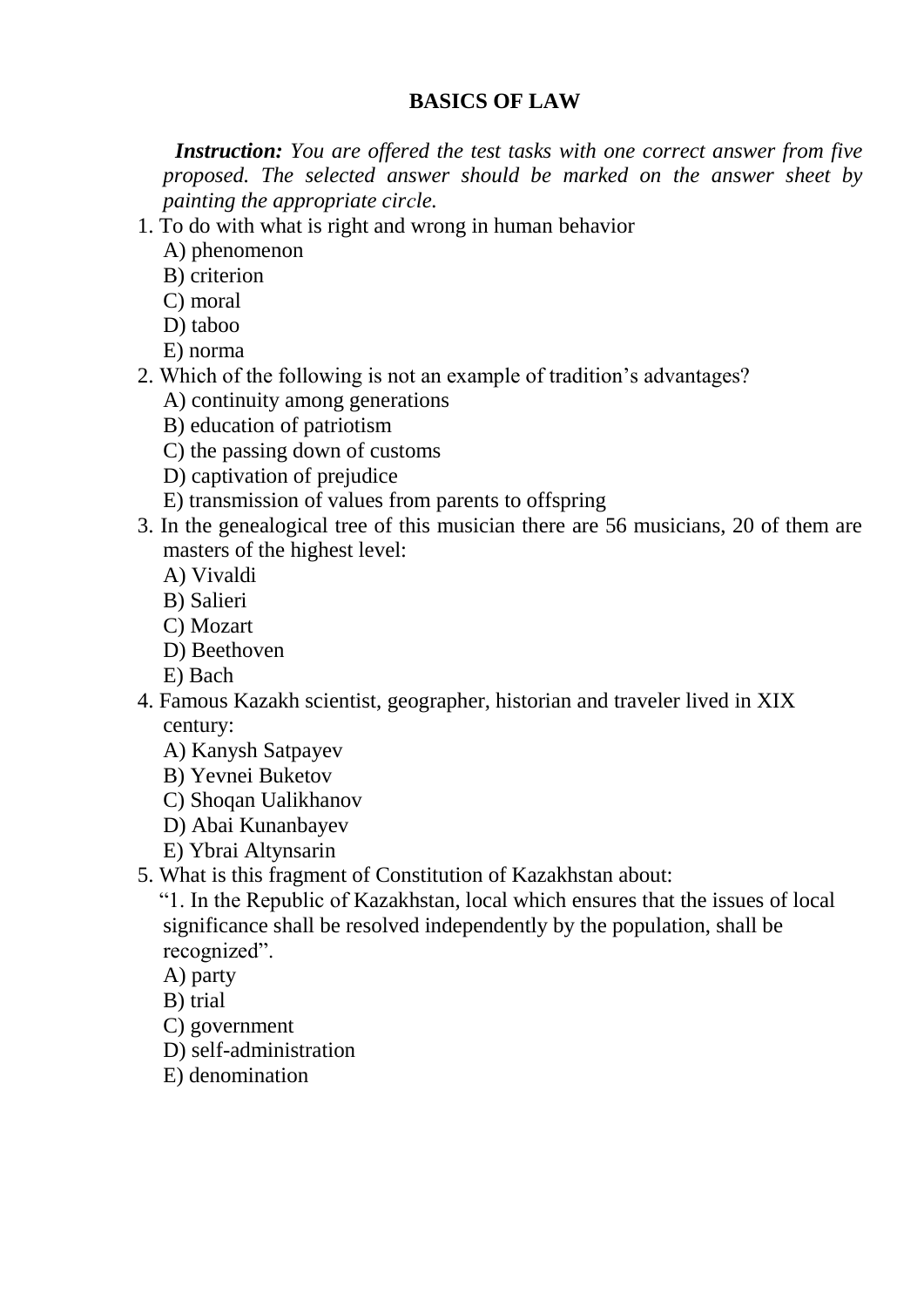6. Which of the following statement is not related to the authorities of the President of the Republic of Kazakhstan?

A) organize and supervise the work of the Government, personally answer for its work

B) appoint regular and extraordinary elections to the Parliament of the Republic and its Chambers

C) adopt a resolution on conducting the all-nation referendum

D) annually address the people of Kazakhstan with a message on the state of the country

E) conduct negotiations and sign international treaties of the Republic

7. Which section of Constitution of Kazakhstan is called "The President"?

- A) 4
- B) 3
- $C$ ) 5
- $D$ ) 2
- E) 6

### 8. Which section of Constitution is called "The Government"?

- A) 5
- B) 4
- C) 7
- D) 3
- E) 8
- 9. Read fragment of Constitution of Kazakhstan and fill in the blanks: "5. The status the organization of work of the Highest Judicial Council shall be determined by
	- A) Mazhilis
	- B) Senate
	- C) Parliament
	- D) President
	- E) Law
- 10. The powers of appointed deputies of the Senate of Parliament may be terminated early by the decision of the
	- A) President of the Republic of Kazakhstan
	- B) Prime-minister of Republic of Kazakhstan
	- C) Ministry of foreign affairs
	- D) Deputy of the Senate
	- E) Deputy of the Mazhilis
- 11. Being self-centred
	- A) nihilism
	- B) liberalism
	- C) ironism
	- D) estetism
	- E) egoism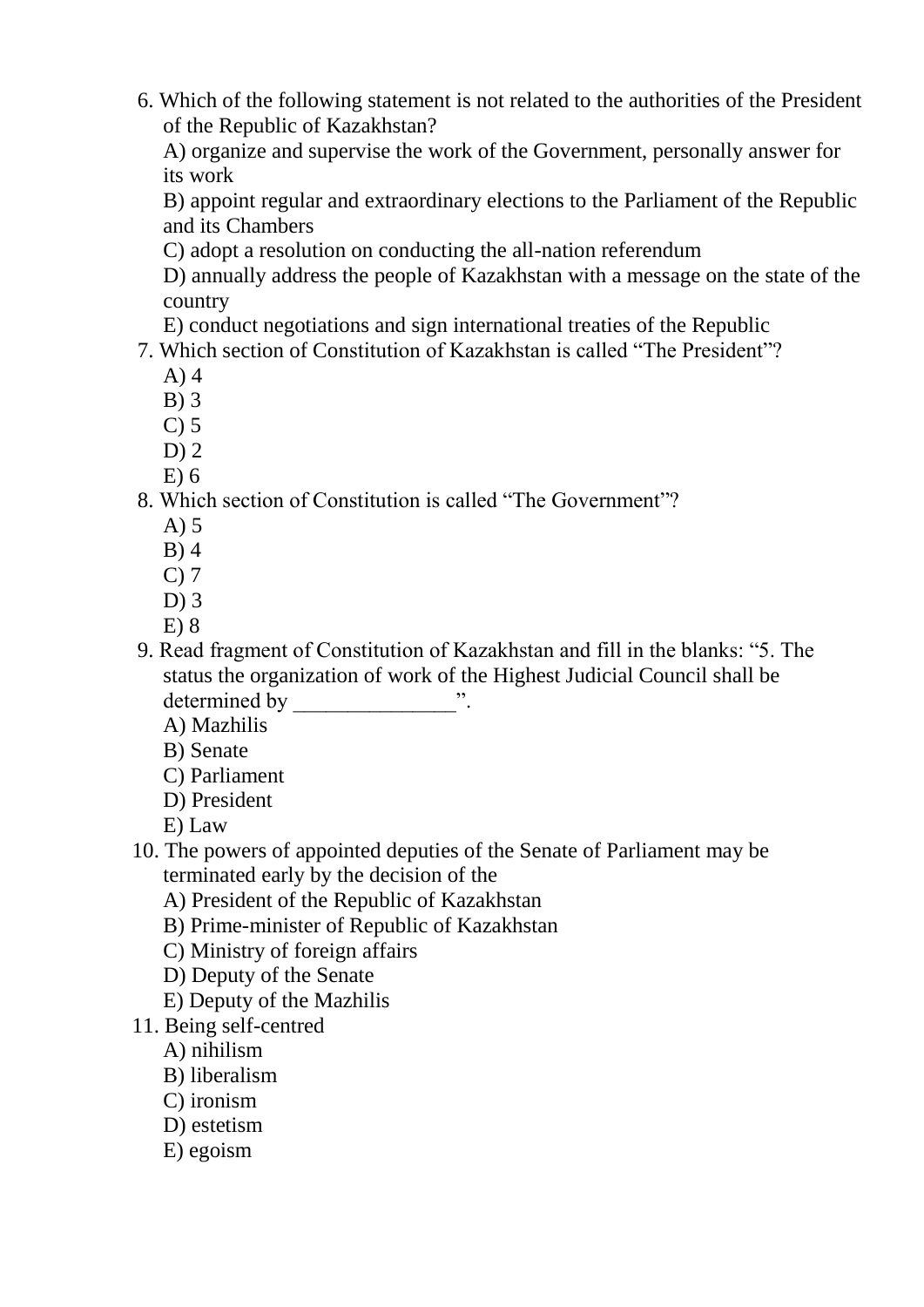- 12. Material values include:
	- A) legal norms
	- B) religious teachings
	- C) museums
	- D) music
	- E) customs and traditions
- 13. The inner world of man manifested by the breadth of the worldview, grace of the soul, a high consciousness of justice mercy and kindness to others
	- A) Culture
	- B) Good manners
	- C) Spirituality
	- D) Morality
	- E) Erudition
- 14. The process of active transformation of nature by people in order to create the necessary material conditions for their existence
	- A) economy
	- B) capitalization
	- C) trade
	- D) consumption
	- E) production
- 15. How many deputies of the Mazhilis will be elected by the Assembly of the People of Kazakhstan?
	- A) Ten
	- B) Eleven
	- C) Six
	- D) Nine
	- E) Seven
- 16. The rules of correct behavior in a society or profession
	- A) veto
	- B) norma
	- C) taboo
	- D) etics
	- E) strata
- 17. Science that studies ethnic processes:
	- A) physiology
	- B) sociology
	- C) ethnology
	- D) anthropology
	- E) psychology
- 18. A deputy of the Majilis may be a person, who has reached:
	- A) 25 years of age
	- B) 29 years of age
	- C) 30 years of age
	- D) 20 years of age
	- E) 28 years of age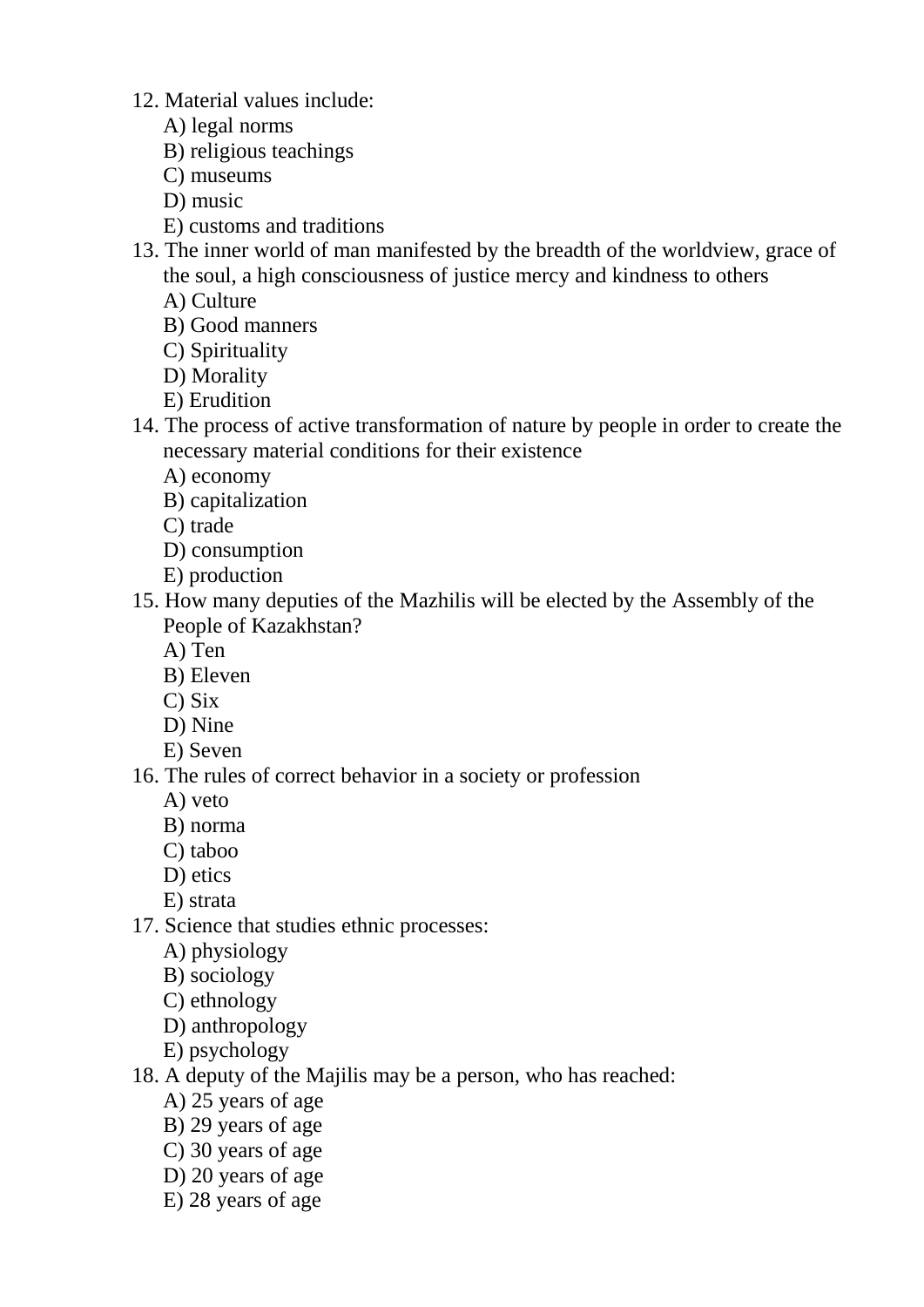- 19. The State power in the Republic of Kazakhstan shall be unified and executed on the basis of the
	- A) Convention
	- B) Resolution
	- C) Constitution
	- D) Agreements
	- E) Treaty

# 20. Which section of Constitution is called "The Constitutional Council"?

- A) 4
- B) 6
- C) 7
- D) 3
- $E)$  8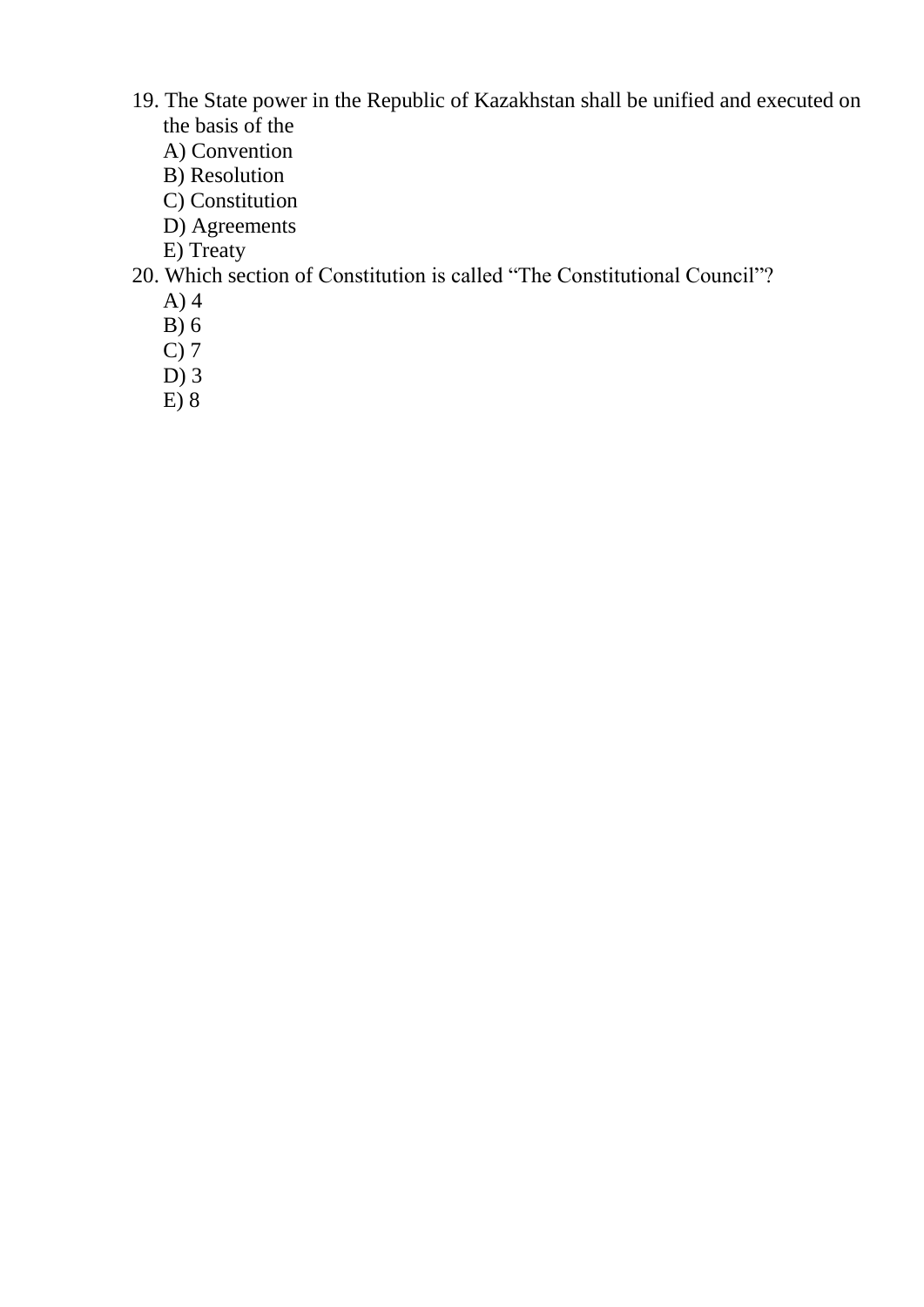*Instruction: You are offered the test items on the base of context with one correct answer from five proposed ones. Read the context attentively and do the items. The selected answer should be marked on the answer sheet by full painting the appropriate circle.*

# Subjects of the Labor Law

Subjects of the Labor Law by entering into a legal relationship, acts as their members, such **as** employees, employers, unemployed individuals, the mediators in the resolution of collective labor disputes, members of the professional unions, persons providing labor mediation, and others.



- 21. In which article of working code fasten labor relations?
	- A) Article 19 and 20
	- B) Article 22 and 23
	- C) Article 24 and 25
	- D) Article 21 and 24
	- E) Article 15 and 16
- 22. Who is affirming rights of working instruction?
	- A) Employer
	- B) President
	- C) Employee
	- D) Major
	- E) State organ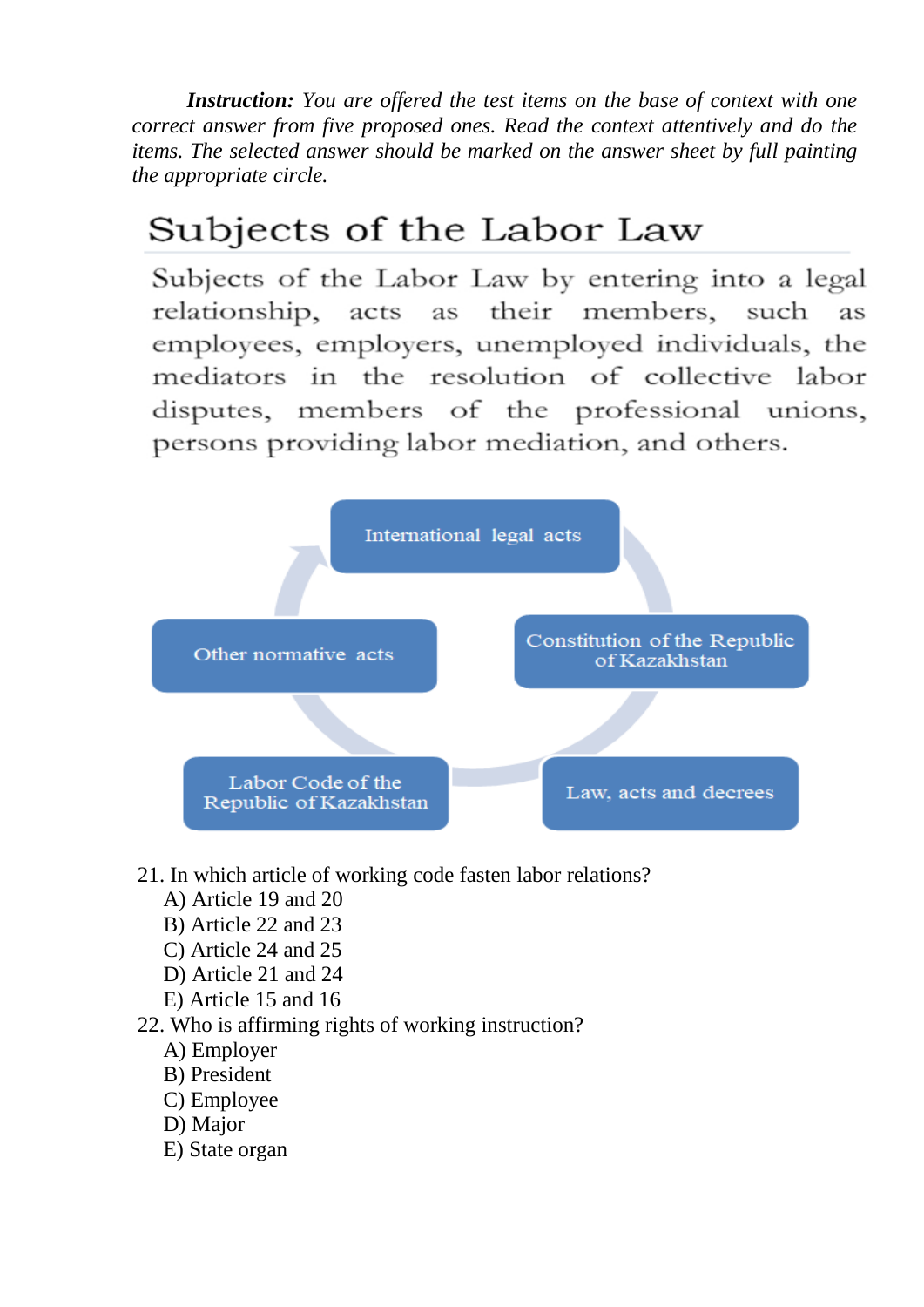- 23. Labor law regulated relations which arise on the basis of labor agreement between employer and employee in connection with
	- A) Normative legal act
	- B) Labor legislative
	- C) Legal regulative
	- D) Inner labor order
	- E) Definite labor function

#### 24. What was basis from life activity and development of human?

- A) Labor
- B) Family
- C) Money
- D) Relations
- E) Society
- 25. Worker takes on the staff from
	- A) Realization guarantee
	- B) Compensate working time
	- C) Annulment of working code
	- D) Embezzlement of money
	- E) Realization activity of production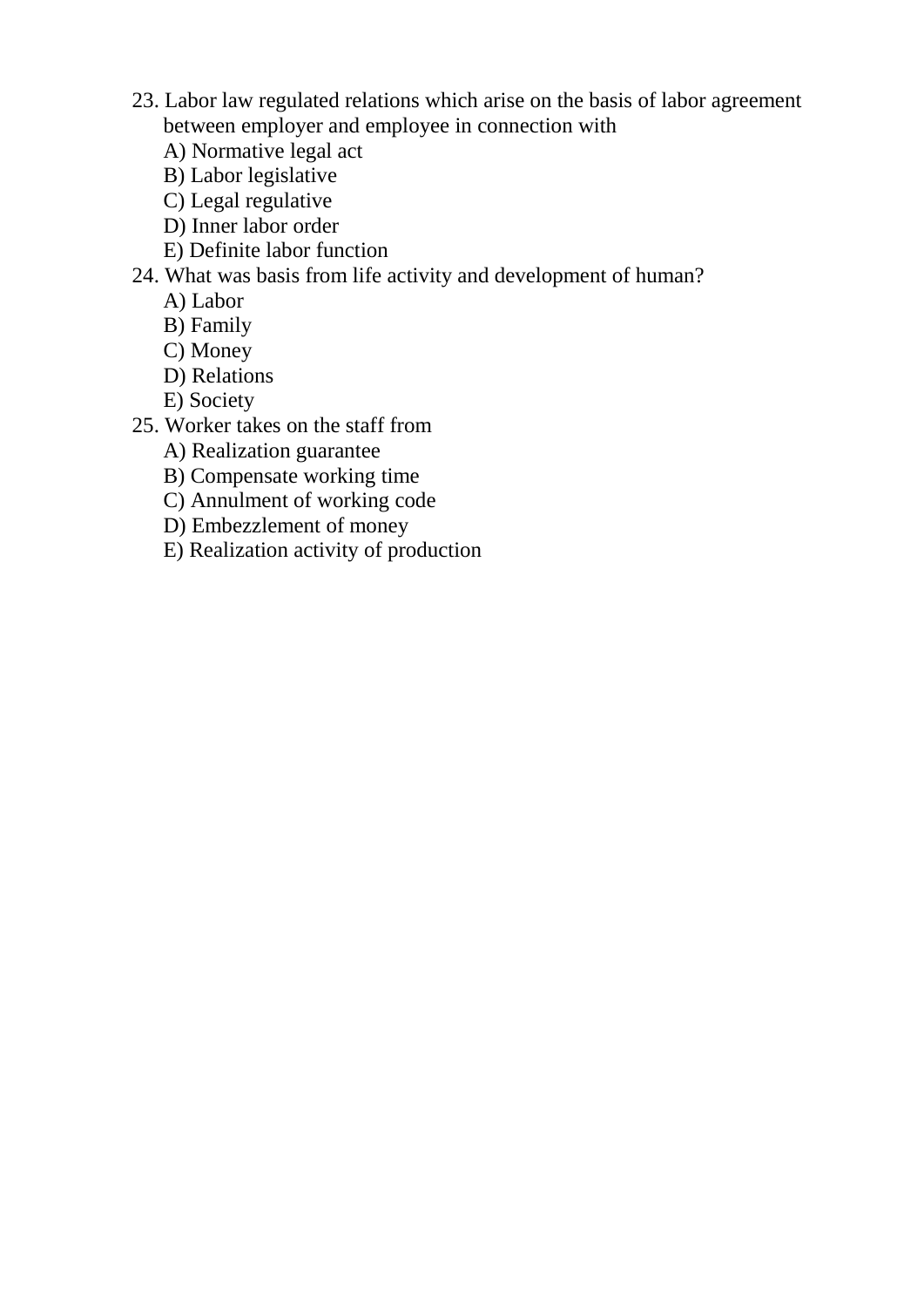*Instruction: You are offered the test tasks with one or more correct answers from multiple choices. The selected answer should be marked on the answer sheet by painting the appropriate circle.*

 *In the test tasks with one or more correct answers there can be up to threе correct answers.*

26. Process in brain, which helps us to recall and remember information:

A) Courage

B) Meditation

- C) Hate
- D) Analysis
- E) Science
- F) Memory
- G) Knowledge
- H) Love
- 27. A kind of condition of human, which corresponds to his inner satisfaction with life and understanding of his individual purpose:
	- A) Eagerness
	- B) Stress
	- C) Happiness
	- D) Dissatisfaction
	- E) Shame
	- F) Encouragement
	- G) Justice
	- H) Courage
- 28. Nerve cells of the brain:
	- A) Mitochondria
	- B) Criteria
	- C) Ethers
	- D) Neurons
	- E) Photons
	- F) Neutrons
	- G) Electrons
	- H) Protons
- 29. Concentration in one hands absolute power, ruling the country with violating the rights
	- A) Democracy
	- B) Autocracy
	- C) Monarchy
	- D) Tyranny
	- E) Anarchy
	- F) Republic
	- G) Federation
	- H) Dictatorship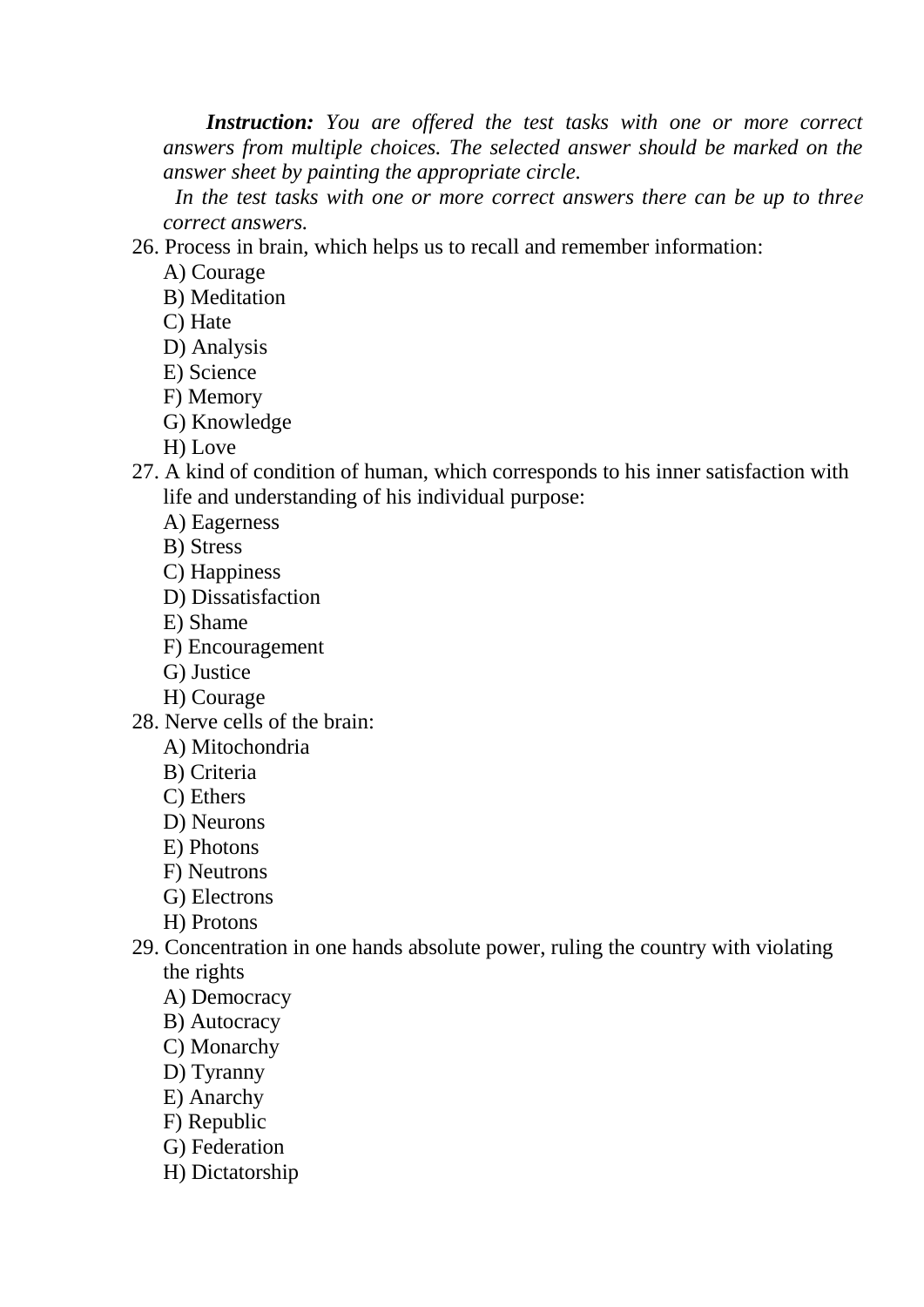30. A deputy of the Parliament will be deprived of his mandate in cases of:

A) His departure for permanent residence beyond the Republic of Kazakhstan

- B) Acquire the residence in Astana
- C) His departure in Ministry of foreign affairs
- D) Appropriation of academic rank
- E) Appropriation of honorary title
- F) Loss of citizenship of the Republic of Kazakhstan
- G) Acquire of citizenship of the other countries
- H) The entry into force against him of a conviction rendered by a court
- 31. A deputy of the Mazhilis of Parliament will be deprived of his mandate in cases of:
	- A) Composed of deputies in the procedure stipulated by Constitutional law
	- B) Represented by two individuals from each region, city of republic significance, and the capital of the Republic

C) Has a higher education and length of service of not less than five years, and has been a permanent resident

D) Termination of a political party, from which, in accordance with constitutional law, has been elected

E) Withdrawal or expulsion of a deputy from a political party, from which, in accordance with constitutional law, he has been elected

F) Will be carried out on the basis of indirect suffrage by secret ballot

G) Their regular elections will be held no later than two months before the expiry of their term of office

H) Accounting for the need to provide in the Senate for representation of national, cultural and other significant interests

32. Read fragment of Constitution of Kazakhstan and fill in the blanks: "Judicial power shall be exercised through the constitutional, civil, administrative, criminal and other forms of judicial procedure as established by

 $\overbrace{\phantom{aaaaaa}}^{32}$ A) tradition

- B) fraction
- C) party
- D) referendum
- E) act
- F) law
- G) veto
- H) decree